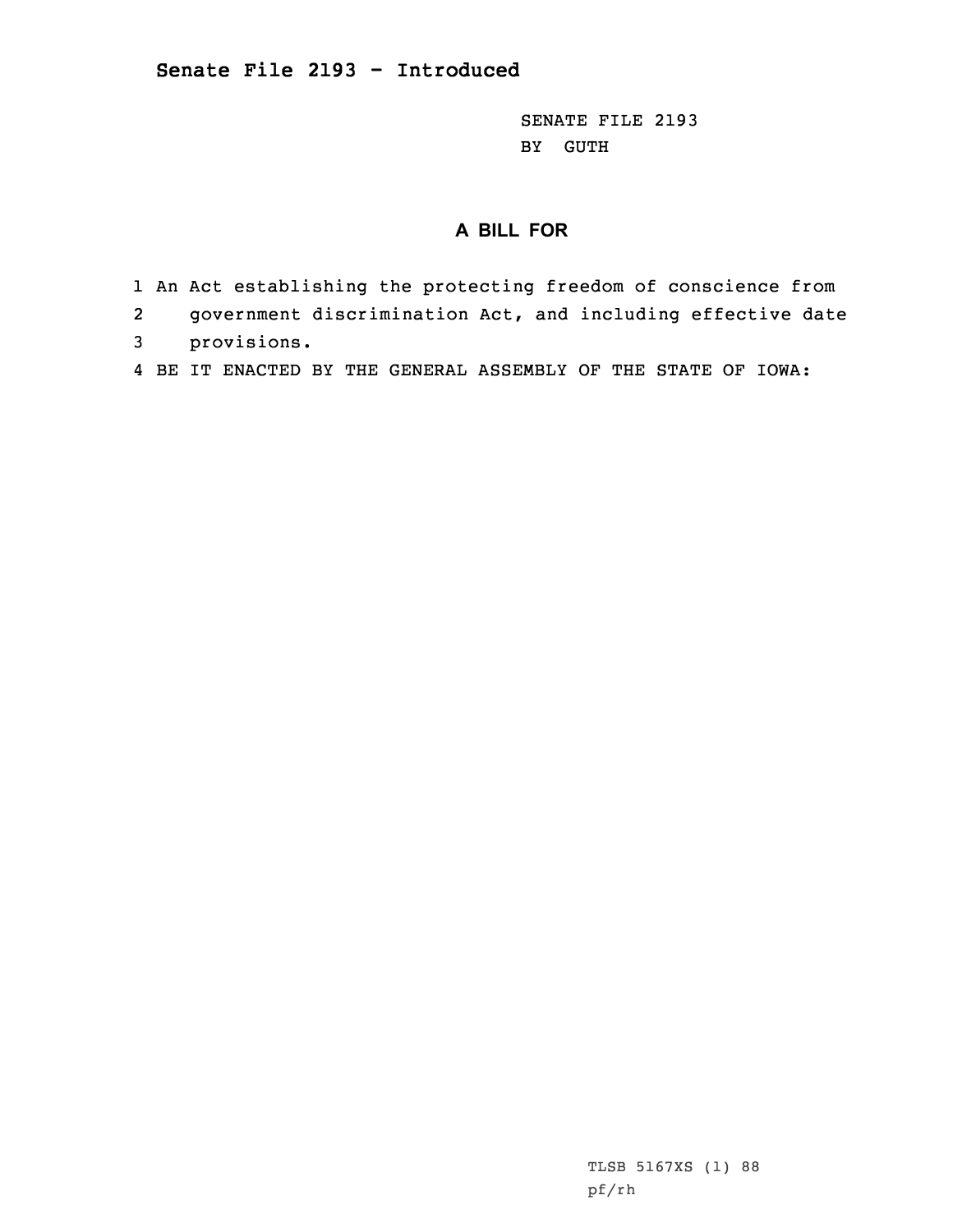1Section 1. NEW SECTION. **216F.1 Title.**

2 This chapter shall be known and may be cited as the <sup>3</sup> *"Protecting Freedom of Conscience from Government Discrimination* 4 *Act"*.

5 Sec. 2. NEW SECTION. **216F.2 Definitions.**

6 As used in this chapter, unless the context otherwise 7 requires:

 1. *"Person"* means an individual or <sup>a</sup> corporation, company, sole proprietorship, partnership, society, club, organization, agency, association, religious organization, or any employee, agent, or volunteer of any of these entities.

12 2. *"Religious organization"* means <sup>a</sup> house of worship, 13 including but not limited to churches, synagogues, shrines, 14 mosques, and temples, or <sup>a</sup> religious group, corporation, 15 association, school or educational institution, ministry, 16 order, society or similar entity, regardless of whether it 17 is integrated or affiliated with <sup>a</sup> church or other house of 18 worship.

 3. *"State"* means any department, commission, board, agency, or agent of the state; any political subdivision of the state and any department, commission, board, agency, or agent of such political subdivision; and any individual or entity acting under color of state law.

24 4. *"State benefit program"* means any program administered 25 or funded by the state, or by any agent on behalf of the state, 26 providing cash, vouchers, payments, grants, contracts, loans, 27 or in-kind assistance.

28 5. *"Unborn child"* means the same as defined in section 29 146A.1.

30 Sec. 3. NEW SECTION. **216F.3 Protection of the free exercise** 31 **of religious beliefs and moral convictions.**

32 1. The sincerely held religious beliefs and moral 33 convictions protected by this chapter include all of the 34 following:

35 *a.* Marriage is or should be recognized as the union of one

-1-

LSB 5167XS (1) 88 pf/rh 1/10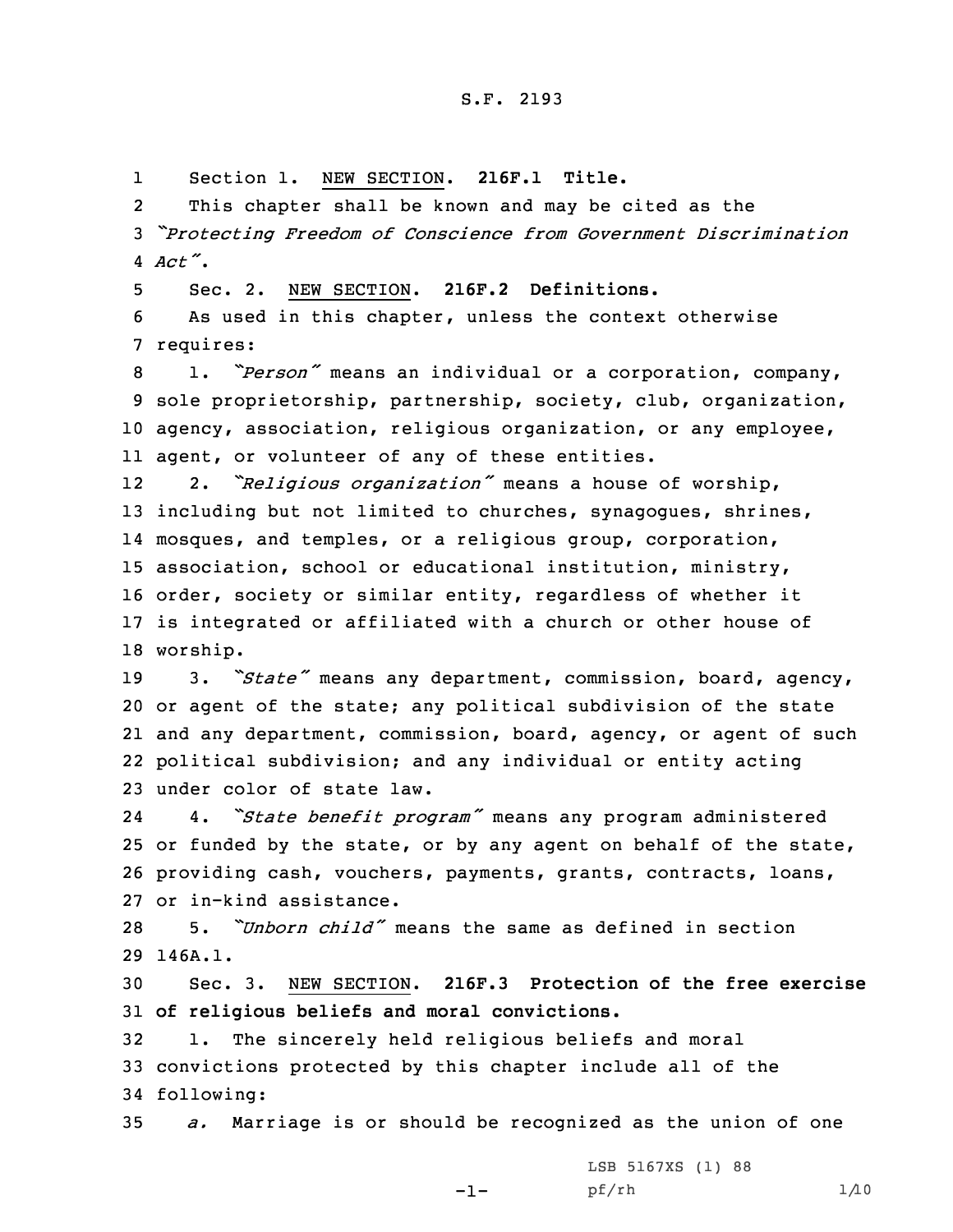1 man and one woman.

2 *b.* The terms *"male"* and *"female"* refer to distinct and 3 immutable biological sexes that are determinable by anatomy and 4 genetics by the time of birth.

5 *c.* An unborn child is recognized as fully human from the 6 moment of conception and life should be sacred and valued from 7 the moment of conception.

 2. Notwithstanding any law to the contrary, the state shall not take any discriminatory or adverse action against <sup>a</sup> person, wholly or partially, on the basis that such person does any of the following:

12 *a.* Solemnizes or declines to solemnize any marriage, or provides or declines to provide services, accommodations, facilities, goods, or privileges for <sup>a</sup> purpose related to the solemnization, formation, celebration, or recognition of any marriage, based upon or in <sup>a</sup> manner consistent with <sup>a</sup> sincerely held religious belief or moral conviction described in subsection 1.

 *b.* Makes any employment-related decision including but not limited to <sup>a</sup> decision whether or not to hire, terminate, or discipline another person whose conduct or religious beliefs are inconsistent with those of the person, based upon or in <sup>a</sup> manner consistent with <sup>a</sup> sincerely held religious belief or moral conviction described in subsection 1.

 *c.* Makes any decision concerning the sale, rental, occupancy, or terms and conditions of occupying <sup>a</sup> dwelling or other housing under the person's control, based upon or in <sup>a</sup> manner consistent with <sup>a</sup> sincerely held religious belief or moral conviction described in subsection 1.

 *d.* Advertises, provides, or facilitates adoption or foster care, when the person has provided or declined to provide any adoption, foster care, or related service based upon or in <sup>a</sup> manner consistent with <sup>a</sup> sincerely held religious belief or moral conviction described in subsection 1.

35 *e.* Guides, instructs, or raises <sup>a</sup> child, who has been

 $-2-$ 

LSB 5167XS (1) 88 pf/rh 2/10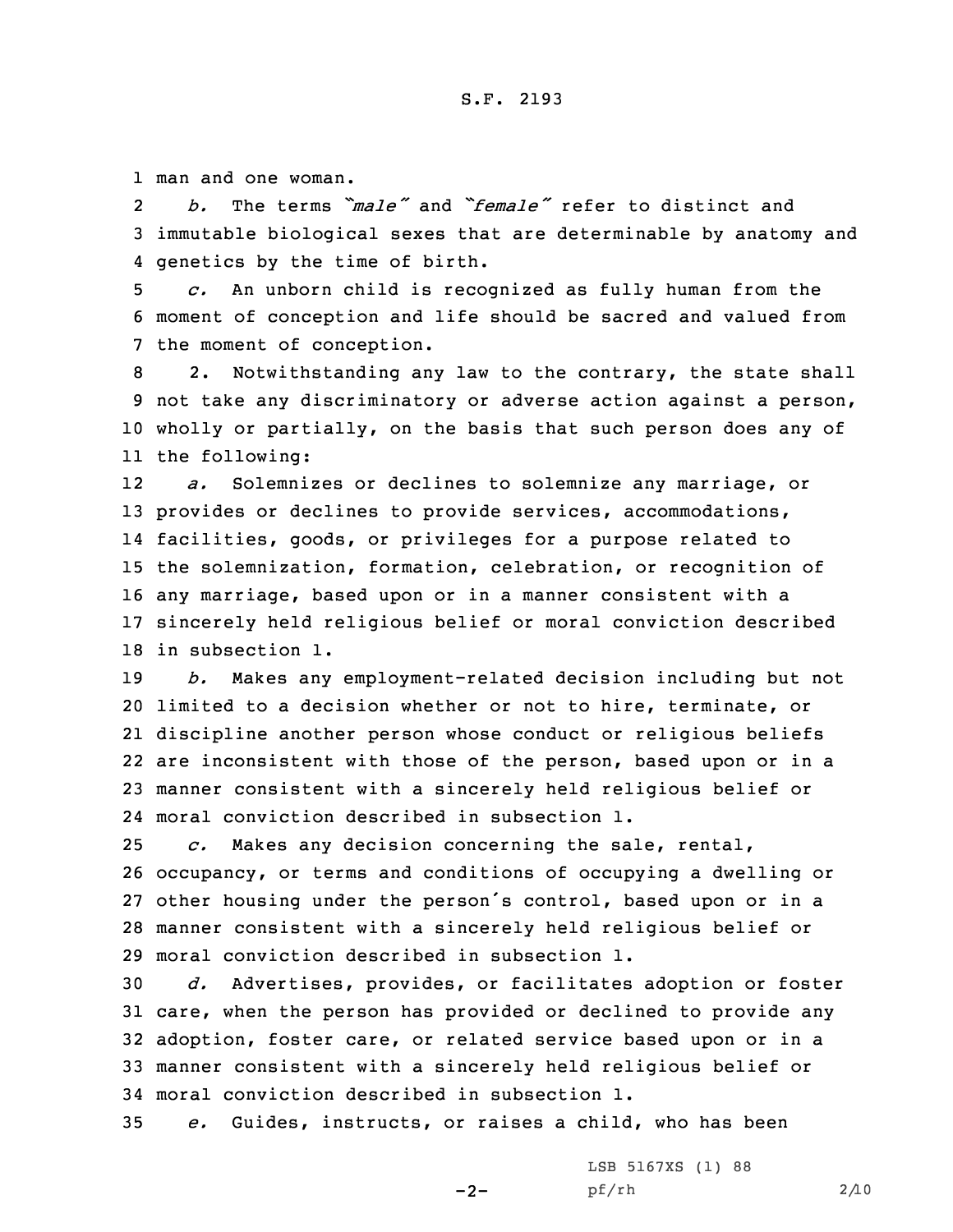## S.F. 2193

 placed in the care or custody of the person as <sup>a</sup> foster or adoptive child, based upon or in <sup>a</sup> manner consistent with <sup>a</sup> sincerely held religious belief or moral conviction described in subsection 1.

 *f.* Declines to participate in the provision of treatments, counseling, or surgeries related to sex reassignment or gender identity transitioning or declines to participate in the provision of psychological, counseling, or fertility services based upon <sup>a</sup> sincerely held religious belief or moral conviction described in subsection 1.

11 *g.* Establishes sex-specific standards or policies concerning employee or student dress or grooming, or concerning access to restrooms, spas, baths, showers, dressing rooms, locker rooms, or other intimate facilities or settings, based upon or in <sup>a</sup> manner consistent with <sup>a</sup> sincerely held religious belief or moral conviction described in subsection 1.

 *h.* If the person is <sup>a</sup> state employee, lawfully speaks or engages in expressive conduct based upon or in <sup>a</sup> manner consistent with <sup>a</sup> sincerely held religious belief or moral conviction described in subsection 1, if any of the following 21 applies:

22 (1) The state employee's speech or expressive conduct occurs in the workplace, and the speech or expressive conduct is consistent with the time, place, manner and frequency of any other expression of <sup>a</sup> religious, political, or moral belief or conviction allowed.

 (2) The state employee's speech or expressive conduct occurs outside the workplace, and the speech or expressive conduct is in the employee's personal capacity and outside the course of performing work duties.

 *i.* (1) If the person is employed by or acting on behalf of the state and is authorized to license marriages seeks recusal from licensing legally valid marriages based upon or in <sup>a</sup> manner consistent with <sup>a</sup> sincerely held religious belief or moral conviction described in subsection 1. Any person making

 $-3-$ 

LSB 5167XS (1) 88 pf/rh 3/10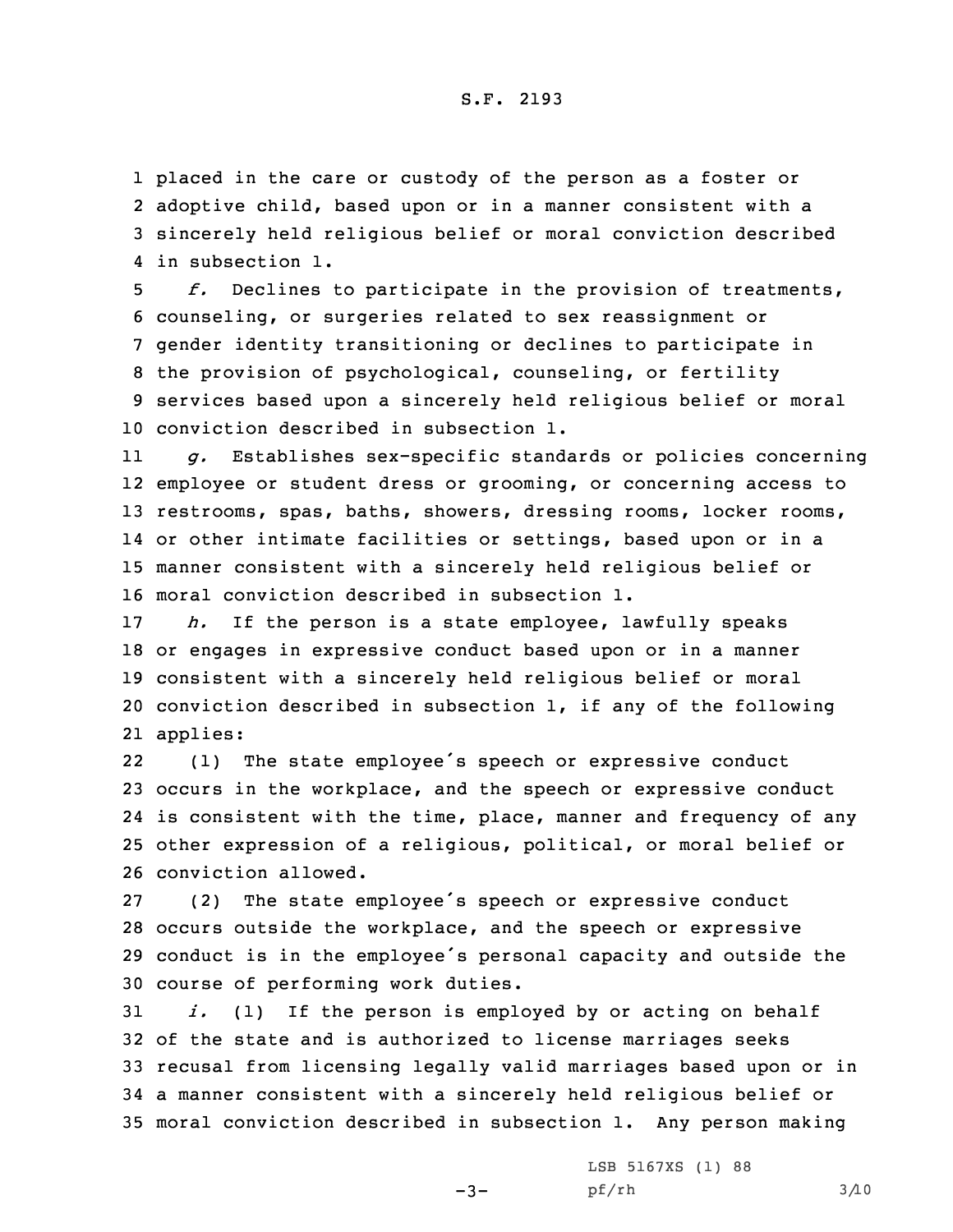## S.F. 2193

 such recusal shall provide prior written notice to the state registrar of vital statistics who shall keep <sup>a</sup> record of such recusal. The person providing such <sup>a</sup> recusal shall take all necessary steps to ensure that the licensing of any legally valid marriage is not impeded or delayed as <sup>a</sup> result of any 6 recusal.

 (2) If the person is employed by or acting on behalf of the state and is authorized to perform or solemnize marriages including but not limited to judges, magistrates, justices of the peace or their deputies, and seeks recusal from performing or solemnizing lawful marriages based upon or in <sup>a</sup> manner consistent with <sup>a</sup> sincerely held religious belief or moral conviction described in subsection 1. Any person providing such <sup>a</sup> recusal shall provide prior written notice to the state court administrator. The state court administrator shall take all necessary steps to ensure that the performance or solemnization of any legally valid marriage is not impeded or delayed as <sup>a</sup> result of any recusal.

 *j.* Refuses to perform, assist, or participate in <sup>a</sup> medical procedure which will result in an abortion in accordance with chapter 146 based upon or in <sup>a</sup> manner consistent with <sup>a</sup> sincerely held religious belief or moral conviction described in subsection 1.

24 3. As used in this section, *"discriminatory or adverse action"* means any action taken by the state against <sup>a</sup> person described in subsection 2 that results in any of the following: *a.* Altering in any way the tax treatment of, or causing any tax, penalty, or payment to be assessed against, or denying, delaying, revoking, or otherwise making unavailable an exemption from taxation of such persons. To the extent the state relies on the determination of <sup>a</sup> federal entity in determining the tax treatment of <sup>a</sup> person, the determination of the federal entity shall be imputed to the state under this paragraph.

35 *b.* Applying or causing to be applied, <sup>a</sup> fine, penalty, fee,

 $-4-$ 

LSB 5167XS (1) 88 pf/rh 4/10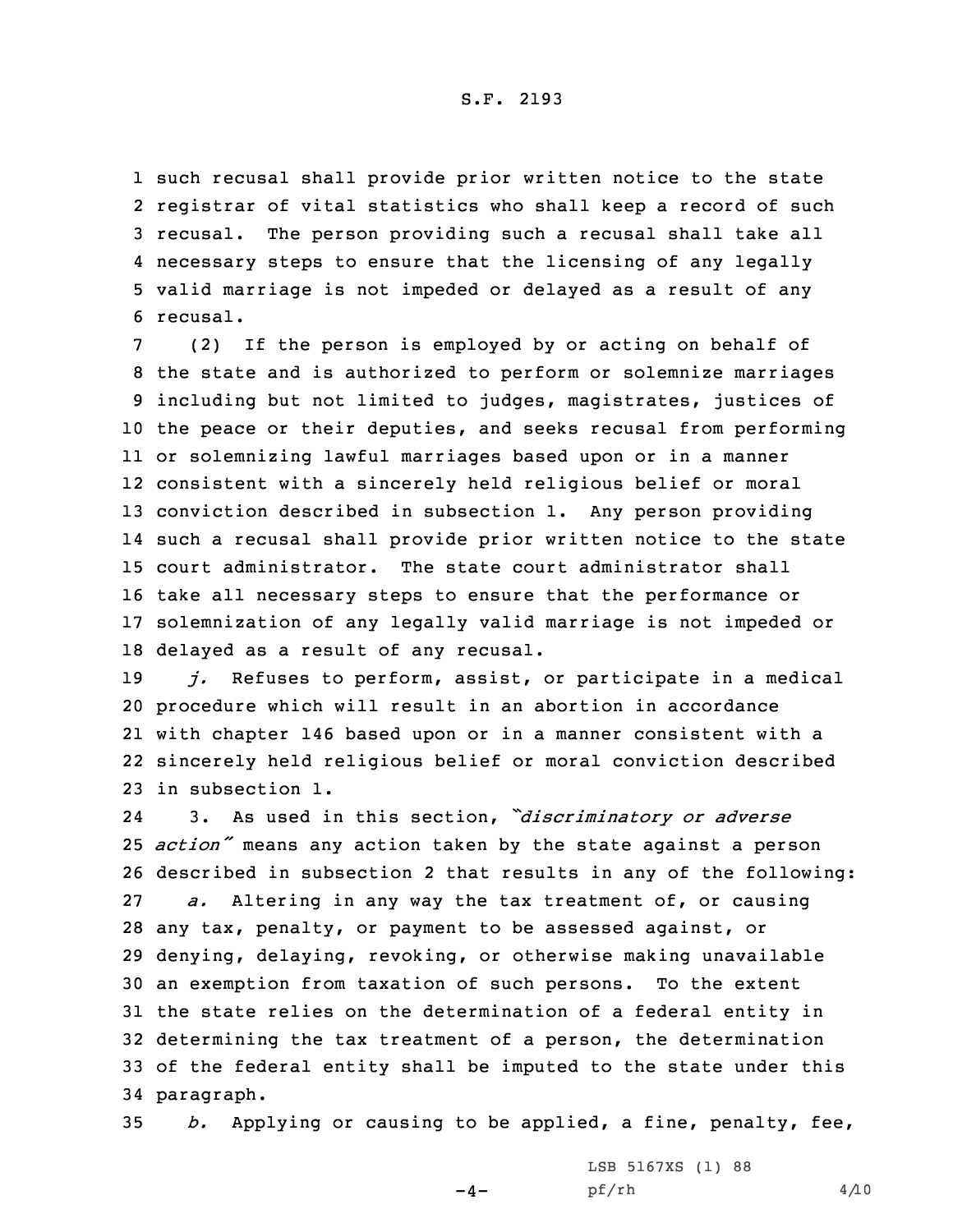1 or injunction against such person.

2 *c.* Disallowing, denying, or otherwise making unavailable <sup>a</sup> 3 deduction for state tax purposes of any charitable contribution 4 made to or by such person.

 *d.* Withholding, reducing, excluding, terminating, materially altering the terms or conditions of, or otherwise making unavailable or denying any state grant, contract, subcontract, cooperative agreement, guarantee, loan, scholarship, diploma, grade, recognition, license, certification, accreditation, custody award or agreement, or other similar benefit, position, or status from or to such 12 person.

 *e.* Withholding, reducing, excluding, terminating, or otherwise making unavailable or denying any entitlement or benefit under <sup>a</sup> state benefit program from or to such person. *f.* Refusing to hire or promote, forcing to resign, firing,

 demoting, sanctioning, disciplining, or materially altering the terms or conditions of employment, or retaliating or taking any other adverse employment action against <sup>a</sup> person employed or commissioned by the state.

21 *g.* Withholding, reducing, excluding, terminating, or 22 otherwise making unavailable or denying access to or an 23 entitlement to state property, facilities, educational 24 institutions, speaking forums whether traditional, limited, or 25 nonpublic, or charitable fundraising campaigns from or to such 26 person.

27 *h.* Investigating or initiating an investigation, claim, or 28 administrative proceeding of such person, if that person would 29 not otherwise be subject to such action.

 4. The state shall consider accredited, licensed, or certified any person that would otherwise be accredited, licensed, or certified, respectively, for any purposes under state law but for <sup>a</sup> determination against such person wholly or partially on the basis that the person believes, speaks, or acts in accordance with <sup>a</sup> sincerely held religious belief or

 $-5-$ 

LSB 5167XS (1) 88  $pf/rh$  5/10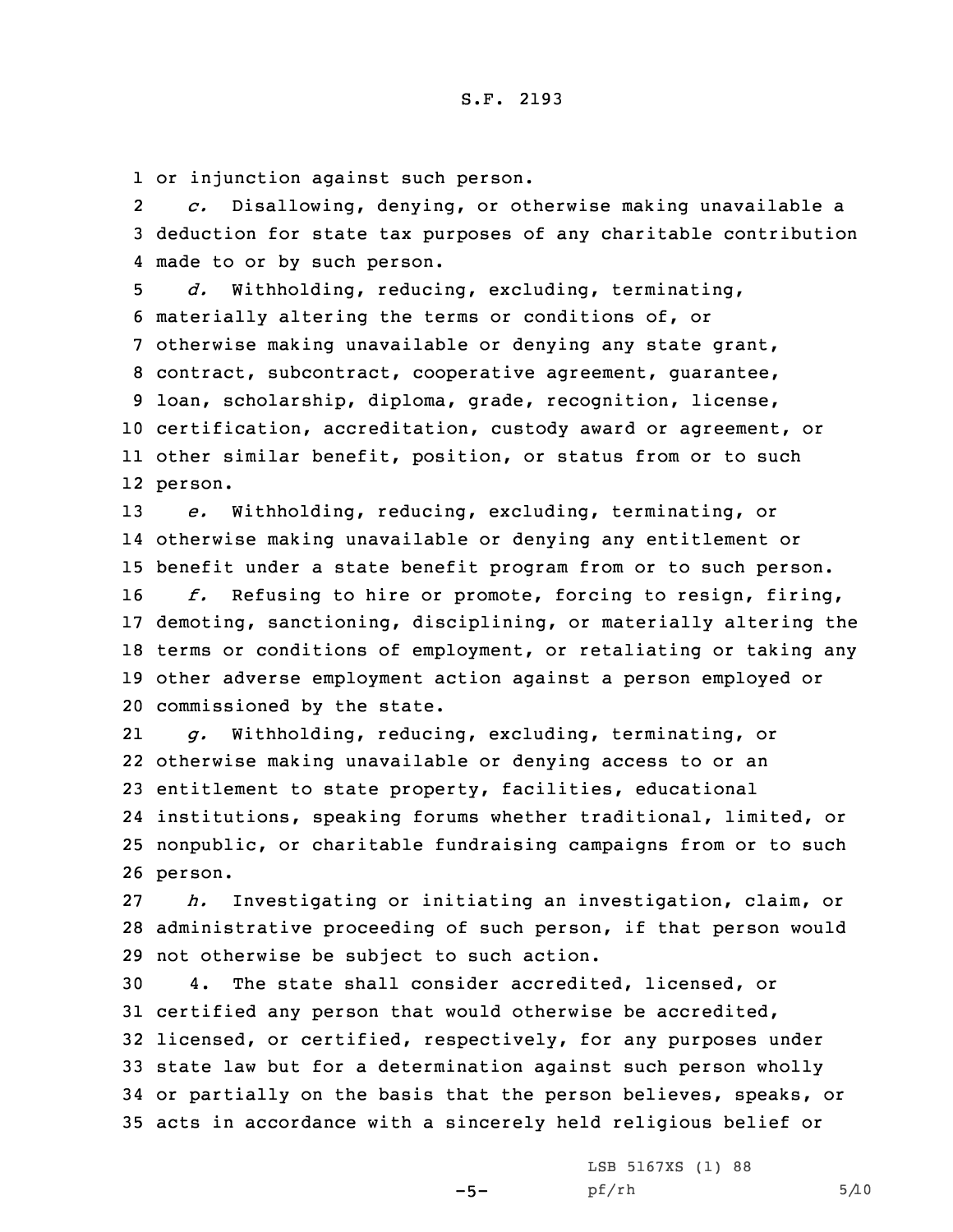1 moral conviction described in subsection 1.

2 Sec. 4. NEW SECTION. **216F.4 Cause of action and relief —— standing —— attorney fees and costs —— state enforcement.** 4 1. <sup>A</sup> person may assert an actual or threatened violation of this chapter as <sup>a</sup> claim or defense in any judicial or administrative proceeding and obtain compensatory damages, injunctive relief, declaratory relief, or any other appropriate relief. Standing to assert <sup>a</sup> claim or defense under this section shall be governed by the general rules of standing under the laws of this state.

11 2. <sup>A</sup> person may bring an action to assert <sup>a</sup> claim under this 12 chapter no later than two years after the date the person knew 13 or should have known that <sup>a</sup> discriminatory or adverse action 14 was taken against the person.

 3. Notwithstanding any provision of law to the contrary, an action under this section may be commenced, and relief may be granted, in <sup>a</sup> court of this state without regard to whether the person commencing the action has sought or exhausted available administrative remedies.

 4. In any action or proceeding to enforce <sup>a</sup> provision of this chapter, <sup>a</sup> prevailing party who establishes <sup>a</sup> violation of this chapter shall be entitled to recover reasonable attorney fees and costs.

24 5. In addition to or in lieu of <sup>a</sup> person asserting <sup>a</sup> violation of this chapter under subsection 1, the office of the attorney general may also bring an action for injunctive or declaratory relief against this state to enforce compliance with this chapter. This subsection shall not be construed to deny, impair, or otherwise affect any right or authority of the office of the attorney general or this state, acting under any law other than this subsection, to institute or intervene in any proceeding.

33 Sec. 5. NEW SECTION. **216F.5 Rules of construction.** 34 1. This chapter shall be construed in favor of <sup>a</sup> broad 35 protection of free exercise of religious beliefs and moral

 $-6-$ 

LSB 5167XS (1) 88 pf/rh 6/10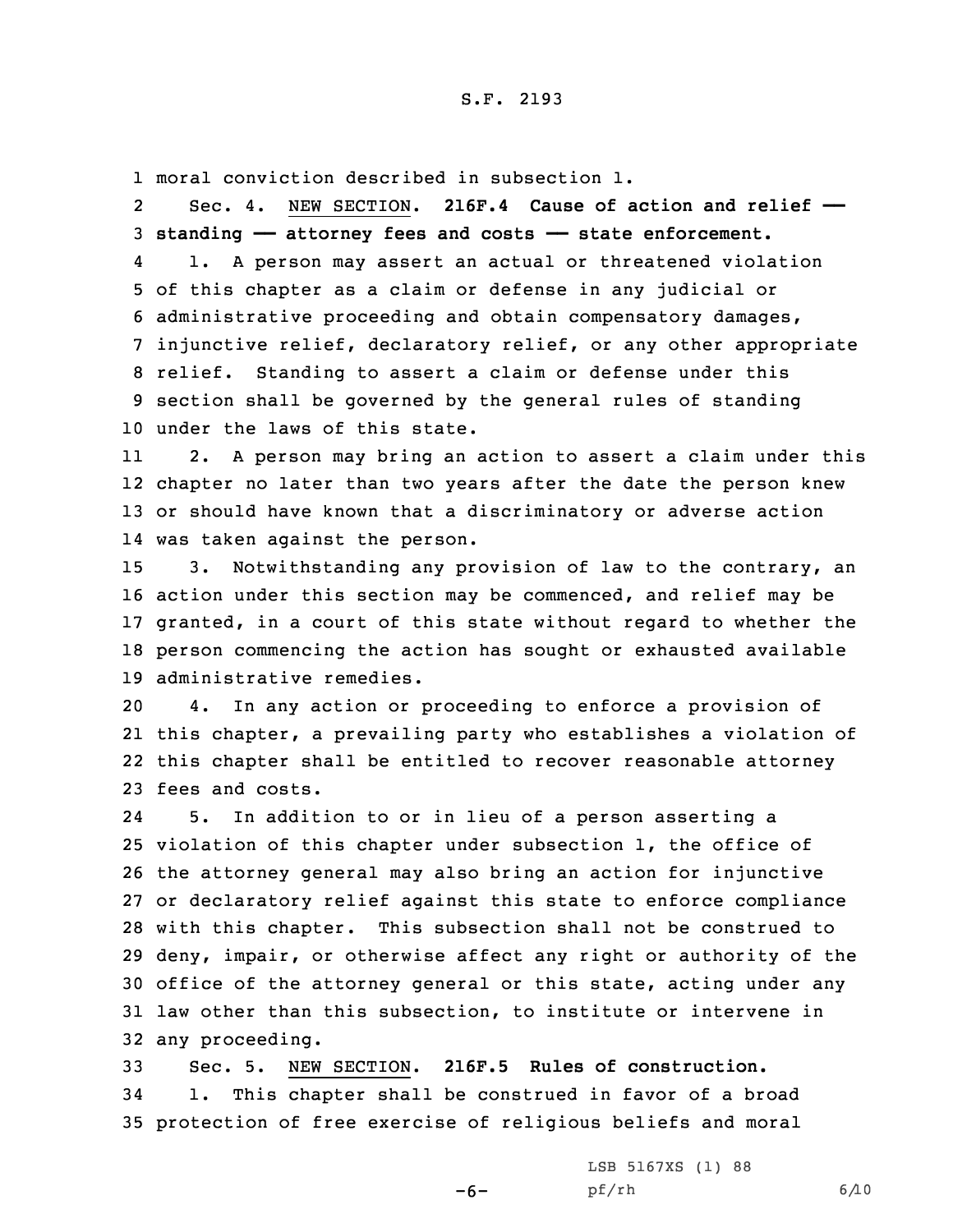1 convictions, to the maximum extent permitted by the terms of 2 this chapter and the Constitution of the State of Iowa and the 3 Constitution of the United States.

4 2. This chapter shall not be construed to prevent this state 5 from providing, either directly or through an individual or 6 entity not seeking protection under this chapter, any benefit 7 or service authorized under state law.

 3. This chapter shall not be construed to authorize <sup>a</sup> medical provider, hospital, clinic, hospice program, or health care facility to deny visitation, to refuse to recognize an attorney in fact under <sup>a</sup> durable power of attorney for health care pursuant to chapter 144B, or to refuse to provide life-saving or emergency medical treatment necessary to cure an illness or disease.

 4. The protection of the free exercise of sincerely held religious beliefs and moral convictions afforded by this chapter is in addition to the protections provided under federal law, state law, and the Constitution of the State of Iowa and the Constitution of the United States. This chapter shall not be construed to preempt or repeal any state or local law that is equally or more protective of the free exercise of sincerely held religious beliefs or moral convictions, and this chapter shall not be construed to narrow the meaning or application of any state or local law protecting the free exercise of sincerely held religious beliefs or moral convictions.

 5. This chapter applies to, and in case of conflict supersedes, any state law that impinges on the free exercise of sincerely held religious beliefs and moral convictions protected by this chapter, unless <sup>a</sup> conflicting state law is expressly made exempt from the application of this chapter. This chapter also applies to, and in cases of conflict supersedes, any ordinance, rule, regulation, order, opinion, decision, practice or other exercise of state authority that impinges on the free exercise of sincerely held religious

 $-7-$ 

LSB 5167XS (1) 88 pf/rh 7/10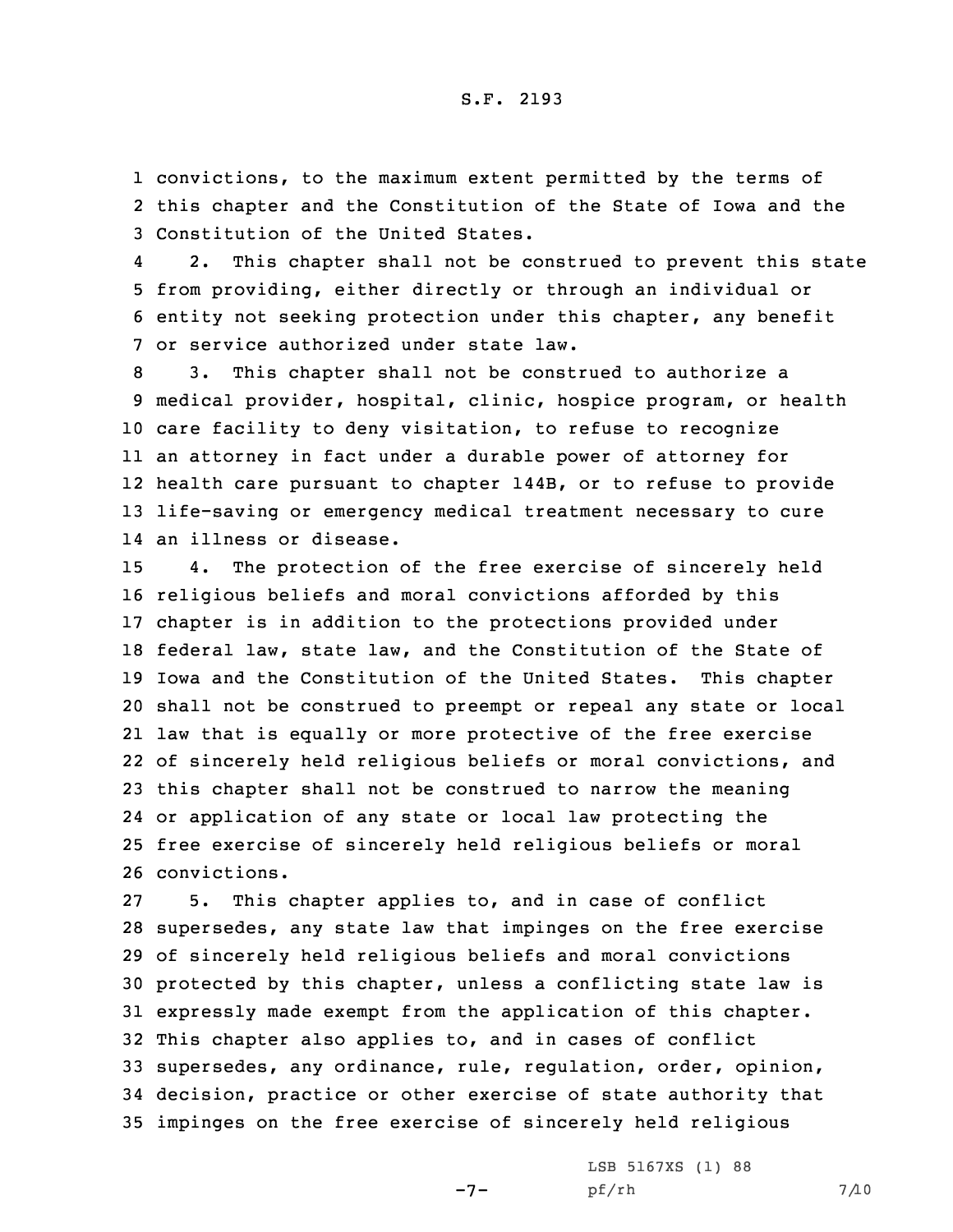1 beliefs and moral convictions protected by this chapter.

2Sec. 6. NEW SECTION. **216F.6 Severability.**

 If any provision of this chapter or the application thereof to any person or circumstances is held invalid, the invalidity shall not affect other provisions or applications of this chapter which can be given effect without the invalid provisions or application and, to this end, the provisions of this chapter are severable.

9 Sec. 7. EFFECTIVE DATE. This Act takes effect thirty days 10 after enactment.

11

12

 **The inclusion of this explanation does not constitute agreement with** <sup>13</sup> **the explanation's substance by the members of the general assembly.**

EXPLANATION

14 This bill establishes the "Protecting Freedom of Conscience from Government Discrimination Act" and provides definitions. The bill provides that the sincerely held religious beliefs and moral convictions protected by the bill include: marriage is or should be recognized as the union of one man and one woman; the terms "male" and "female" refer to distinct and immutable biological sexes that are determinable by anatomy and genetics by the time of birth; and an unborn child is recognized as fully human from the moment of conception and life should be sacred and valued from the moment of conception. 24 The bill provides that notwithstanding any law to the contrary, the state shall not take any discriminatory or adverse action against <sup>a</sup> person, wholly or partially on the basis that such person takes certain actions, as specified in the bill, based upon the sincerely held religious beliefs and

29 moral convictions protected by the bill.

 The bill specifies the discriminatory or adverse actions prohibited by the state against <sup>a</sup> person protected under the bill; and provides that <sup>a</sup> person may assert an actual or threatened violation of the bill as <sup>a</sup> cause of action in any judicial or administrative proceeding and obtain compensatory damages, injunctive relief, declaratory relief, or any other

 $-8-$ 

LSB 5167XS (1) 88 pf/rh 8/10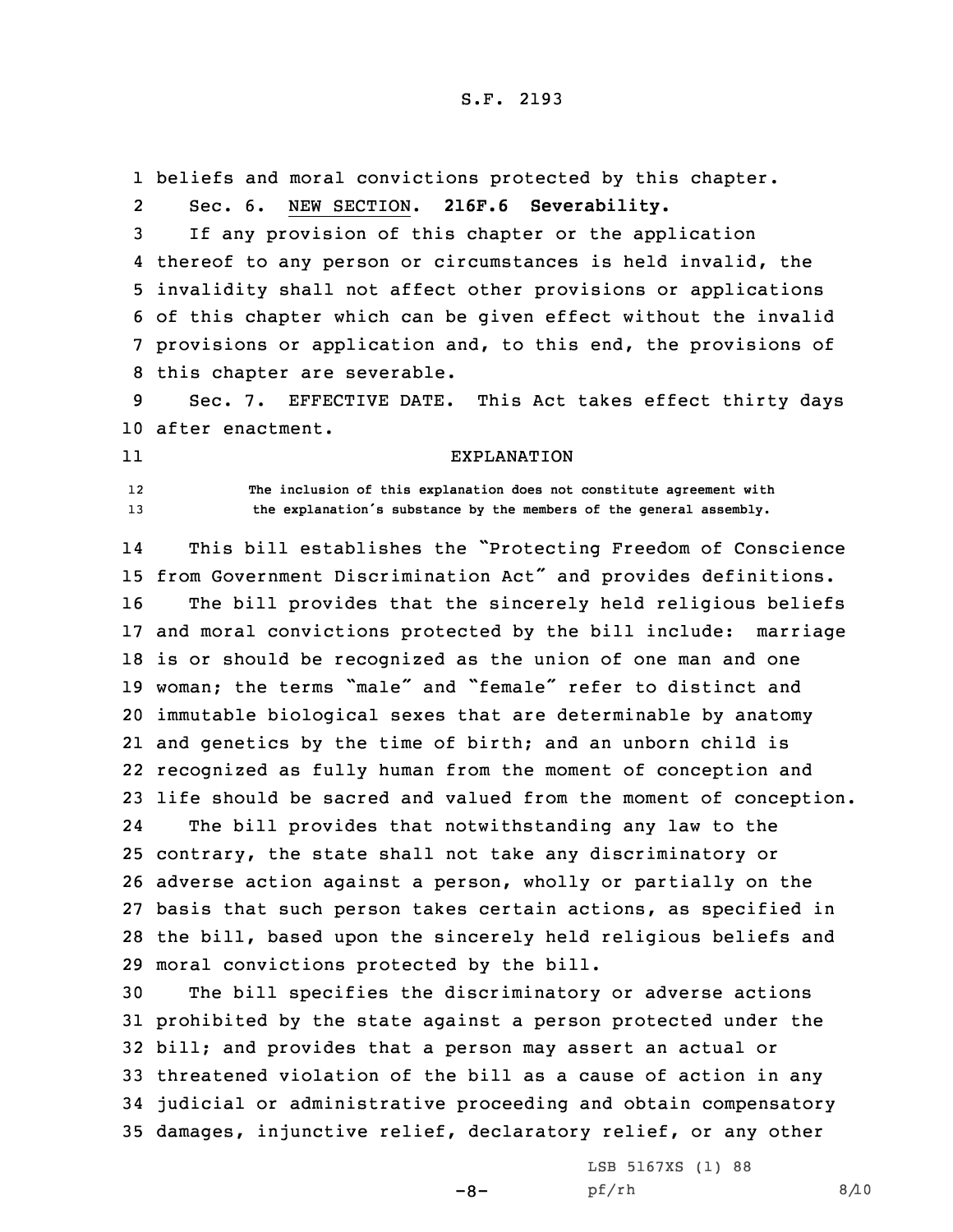appropriate relief. <sup>A</sup> person may bring an action to assert <sup>a</sup> claim under the bill no later than two years after the date the person knew or should have known that <sup>a</sup> discriminatory or adverse action was taken against the person. Standing to assert <sup>a</sup> claim or defense under the bill is governed by the general rules of standing under the laws of this state. Notwithstanding any provision of law to the contrary, an action under the bill may be commenced, and relief may be granted, in <sup>a</sup> court of this state without regard to whether the person commencing the action has sought or exhausted available administrative remedies. <sup>A</sup> prevailing party in an action under the bill who establishes <sup>a</sup> violation of the bill is entitled to recover reasonable attorney fees and costs. The office of the attorney general may also bring an action for injunctive or declaratory relief against this state to enforce compliance with the bill. The bill is not to be construed to deny, impair, or otherwise affect any right or authority of the office of the attorney general or the state, acting under any law other than the bill, to institute or intervene in any proceeding.

 The bill is to be construed in favor of <sup>a</sup> broad protection of the free exercise of sincerely held religious beliefs and moral convictions, to the maximum extent permitted by the terms of the bill and the Constitutions of the State of Iowa and of the United States. The bill is not to be construed to prevent the state from providing any benefit or service authorized under state law. The bill is also not to be construed to authorize <sup>a</sup> medical provider, hospital, clinic, hospice program, or health care facility to deny visitation, to refuse to recognize an attorney in fact under <sup>a</sup> durable power of attorney for health care pursuant to Code chapter 144B, or to refuse to provide life-saving or emergency medical treatment necessary to cure illness or disease. The protection of the free exercise of sincerely held religious beliefs and moral convictions afforded by the bill is in addition to the protections provided under federal law, state law, and the Constitutions of the State

 $-9-$ 

LSB 5167XS (1) 88 pf/rh 9/10